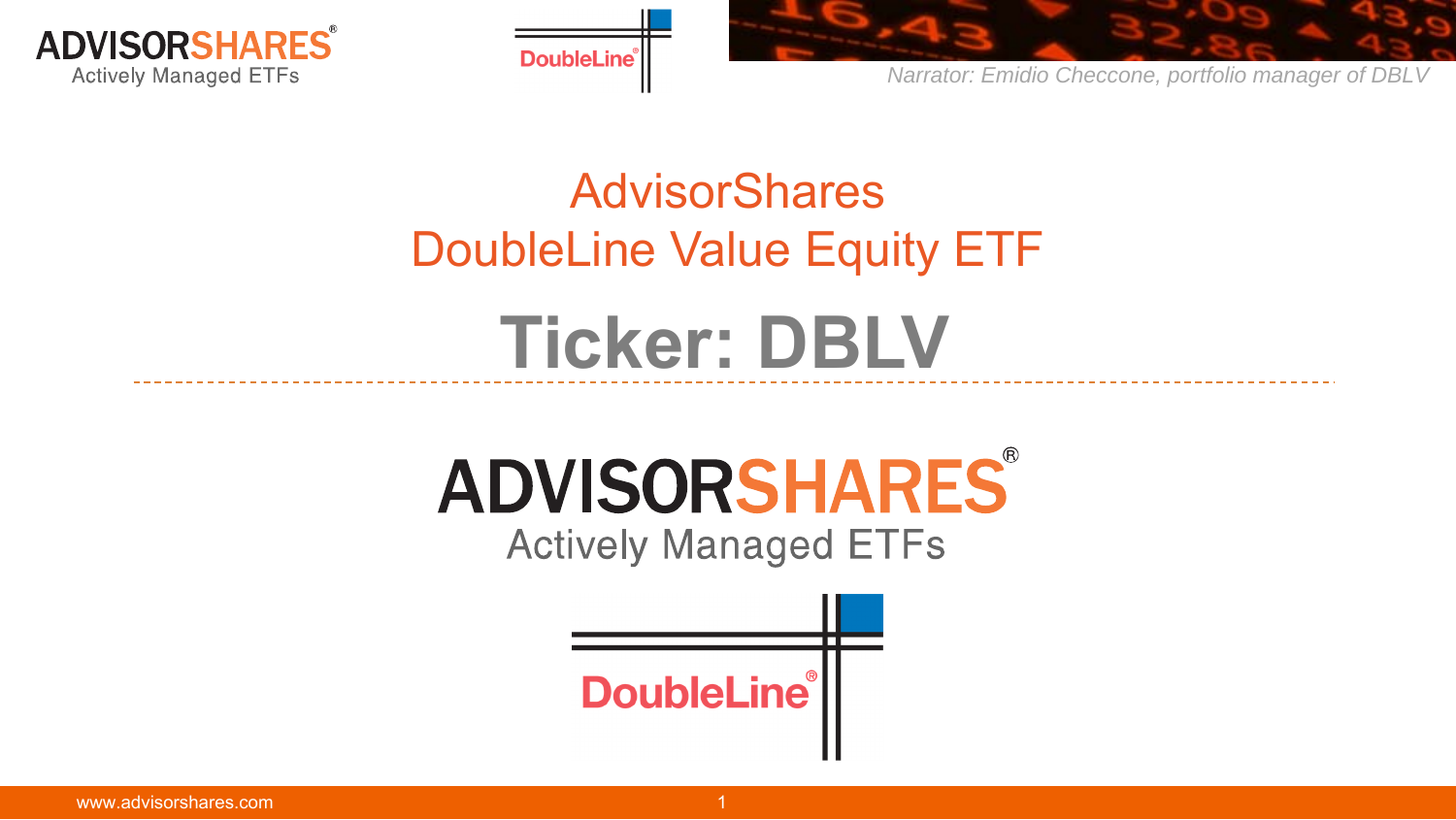



#### Table of Contents

| <b>About DoubleLine</b>                                            | 3  | <b>Initial Valuation</b>                  | 13 |
|--------------------------------------------------------------------|----|-------------------------------------------|----|
| Who Is DoubleLine's Equities Group                                 | 4  | <b>Fundamental Analysis</b>               | 14 |
| Experienced, Well-Resourced Team                                   | 5  | <b>Team Review</b>                        | 15 |
| <b>Value-Based Investment Philosophy</b>                           | 6  | <b>Portfolio Construction</b>             | 16 |
| <b>Historical Performance of Value</b>                             |    | <b>Buy-Sell Discipline</b>                | 17 |
| Fundamental Value Can Leverage a Reliable<br><b>Cognitive Bias</b> | 8  | <b>Risk Mitigation</b>                    | 18 |
| Fundamental Value: Improving on a Classic Strategy                 | 9  | <b>Active Share &amp; Characteristics</b> | 19 |
| <b>Key Tenets of Fundamental Value</b>                             | 10 | The Case for DBLV                         | 20 |
| <b>Investment Process Overview</b>                                 | 11 | <b>Contact Us</b>                         | 21 |
| <b>Idea Generation</b>                                             | 12 | <b>Disclosure</b>                         | 22 |
|                                                                    |    |                                           |    |

| 3               | <b>Initial Valuation</b>                  | 13 |
|-----------------|-------------------------------------------|----|
| 4               | <b>Fundamental Analysis</b>               | 14 |
| 5               | <b>Team Review</b>                        | 15 |
| 6               | <b>Portfolio Construction</b>             | 16 |
| $\overline{7}$  | <b>Buy-Sell Discipline</b>                | 17 |
| 8               | <b>Risk Mitigation</b>                    | 18 |
| 9               | <b>Active Share &amp; Characteristics</b> | 19 |
| $\overline{0}$  | The Case for DBLV                         | 20 |
| $\overline{11}$ | <b>Contact Us</b>                         | 21 |
| 12              | <b>Disclosure</b>                         | 22 |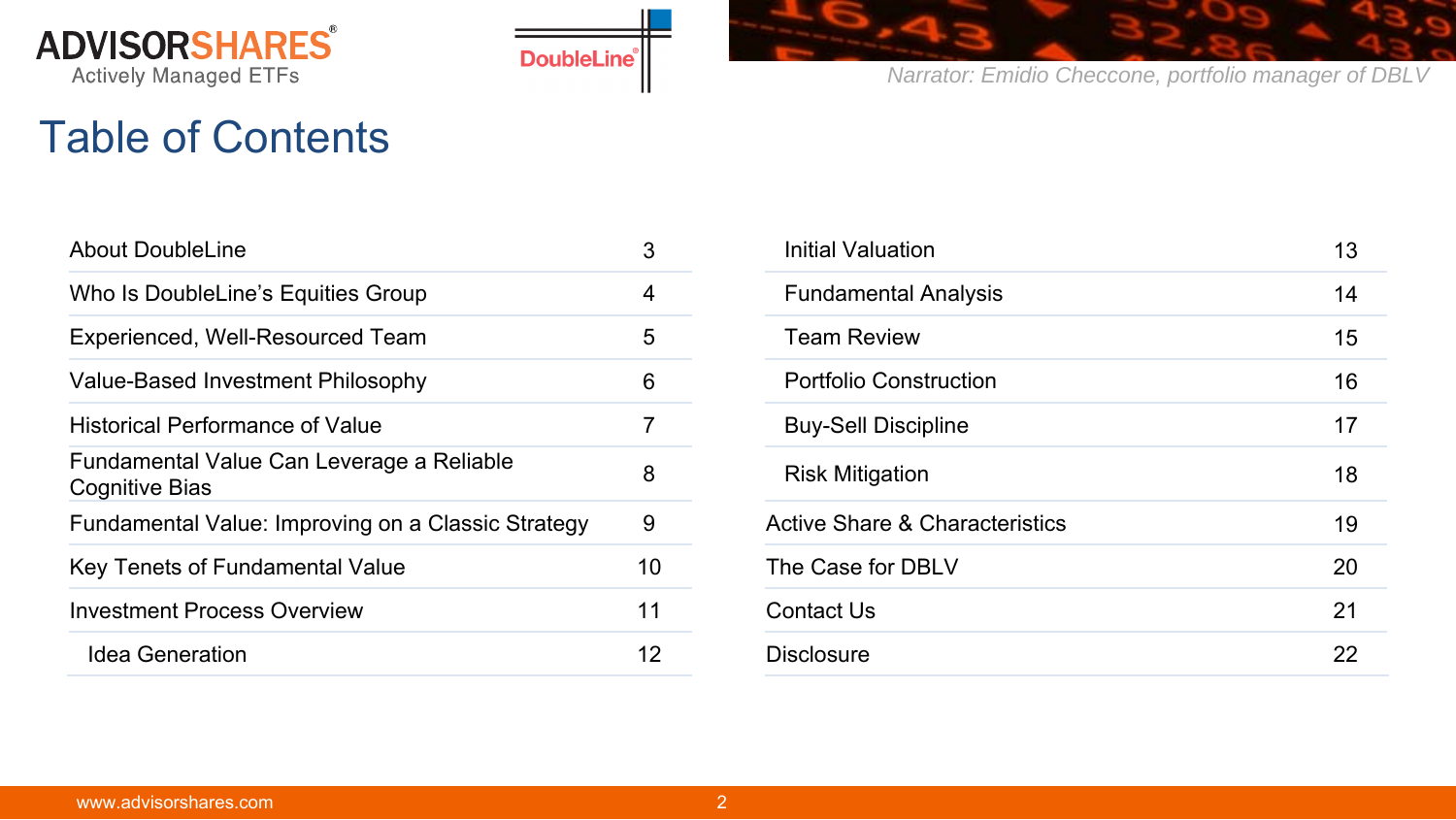





#### About DoubleLine

| <b>People</b>     | Experienced, team-oriented group of value-based equity investors.<br>$\bullet$<br>DoubleLine's equities groups operates within a broader organization that provides complementing expertise and<br>$\bullet$<br>capabilities.                                                                                                                  |
|-------------------|------------------------------------------------------------------------------------------------------------------------------------------------------------------------------------------------------------------------------------------------------------------------------------------------------------------------------------------------|
| <b>Mission</b>    | Grow our client's wealth by achieving attractive risk-adjusted returns, net of fees, over the long term.<br>$\bullet$                                                                                                                                                                                                                          |
| <b>Philosophy</b> | Value investing is a timeless discipline that can yield attractive performance when consistently and intelligently<br>$\bullet$ .<br>applied over long periods of time.                                                                                                                                                                        |
| <b>Strategy</b>   | • Target opportunities from temporary disconnects between price and value, regularly arising from behavioral<br>biases, which can be exploited with diligence, creativity and patience.<br>Known as "fundamental value," our differentiated strategy represents a thoughtful application of value investing<br>$\bullet$<br>principles.        |
| <b>Process</b>    | Repeatable research process with diversified idea sourcing, detailed due diligence, informed judgment, a long-<br>$\bullet$<br>term time horizon, and an adequate margin of safety.<br>Disciplined portfolio construction and management principles, which include consideration of macroeconomic<br>$\bullet$<br>factors and business cycles. |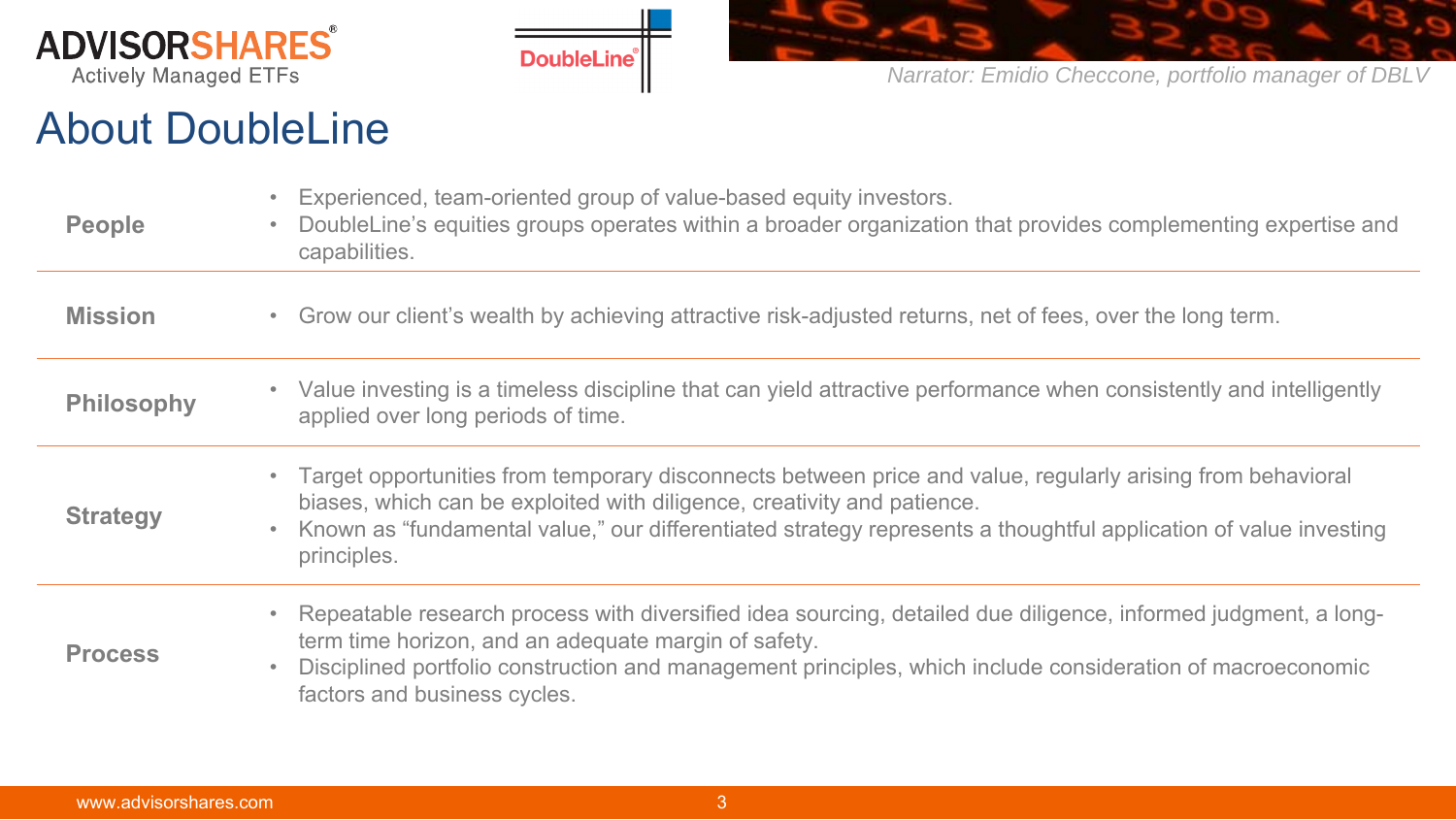





### Who Is DoubleLine's Equities Group?

- П Bottom-up investors working assiduously to uncover fundamental value in underappreciated companies, and willing to stand outside of consensus to capitalize on a temporary market mispricing.
- Prudent capital allocators whose goal is to achieve attractive risk-adjusted returns by applying disciplined portfolio construction and management principles and by emphasizing diligent research, careful analysis and price discipline.
- $\overline{\phantom{a}}$  DoubleLine's experienced equities team is backed by resource-rich, well-known macro thought leaders who provide a top-down view that is incorporated into their bottom-up security selection process.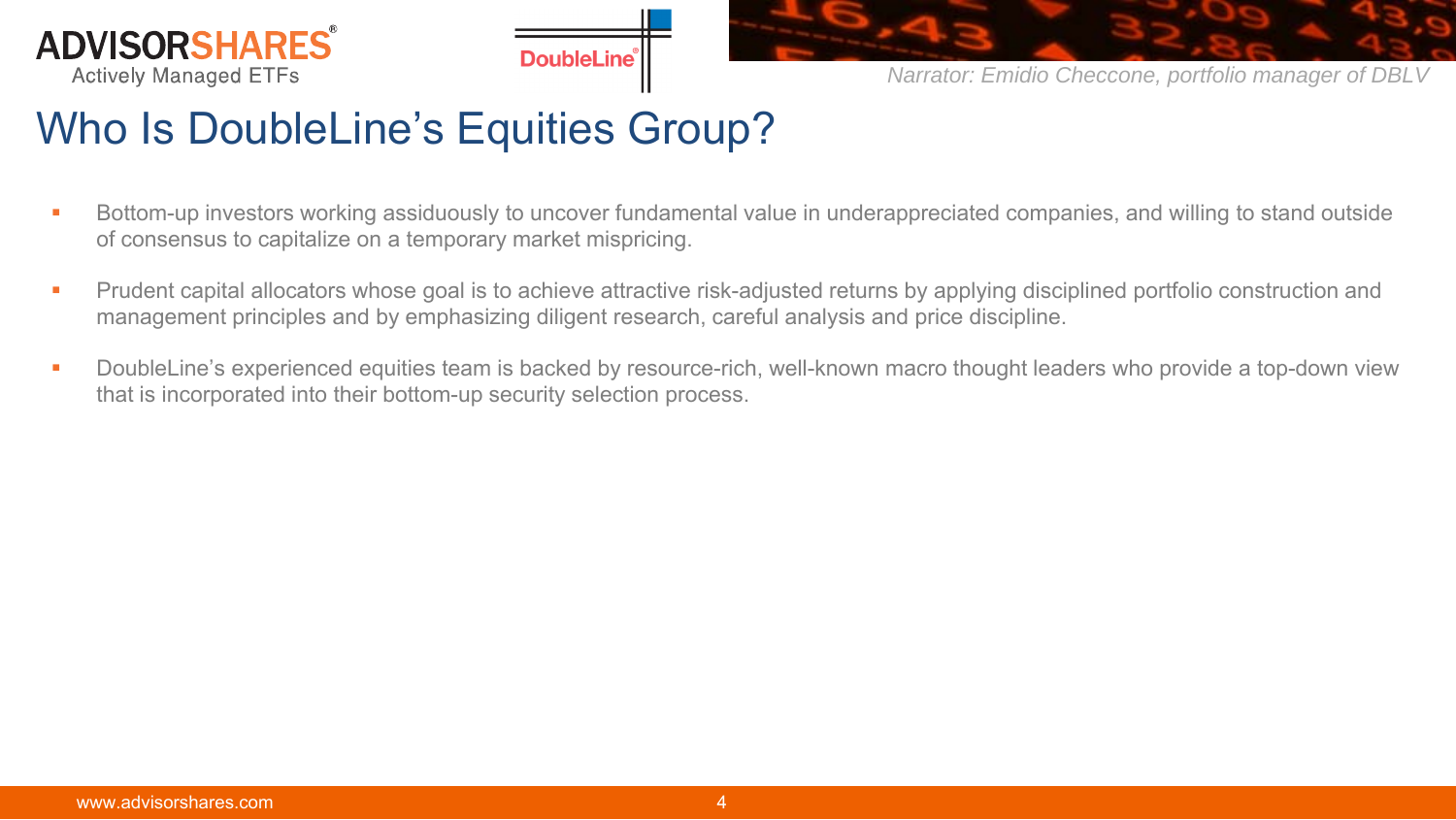





#### DoubleLine's Experienced, Well-Resourced Team

**Emidio Checcone, Portfolio Manager** – Approximately 20 years of related work experience, including at Huber Capital Management and PRIMECAP Management. BA, JD and MBA from Harvard. CFA.

**Brian Ear, Portfolio Manager** – Over 20 years of prior work experience, including at Palmyra Capital Advisors and Hotchkis and Wiley Capital Management. BS from The Wharton School. CPA, CFA.

**Benjamin Brodkowitz, Equity Analyst** – Approximately 15 years of related work experience, including at Nuveen Investments (Tradewinds LLC) and at RGM Capital. BBA in Accounting from Emory University, MBA from Cornell University.

**Taylor Leach, Equity Analyst –** Approximately 5 years of experience as a financial analyst, including at Roosevelt & Cross and Wedge Capital. BS in Physics from St. John's University, MBA from UCLA Anderson School.

**Joshua Tam, Equity Analyst** – Over 16 years of related work experience, including as a senior analyst at Ivory Investment Management, LLC specializing in healthcare investments, and with prior work at Fremont Partners, LLC and Gleacher Partners, LLC. BS from The Wharton School.

**Rod Boone, Equity Trader** – Approximately 25 years of experience, with prior work at TCW and Bank of America Securities. BS from San Diego State, MBA from University of San Francisco.

**DoubleLine***:*

- • **more than \$123 billion in assets under management\***
	- •**more than 213 employees, including more than 128 investment professionals**
	- $\bullet$ **access to well-known macro thought leadership team**

*\*as of 9/30/2018*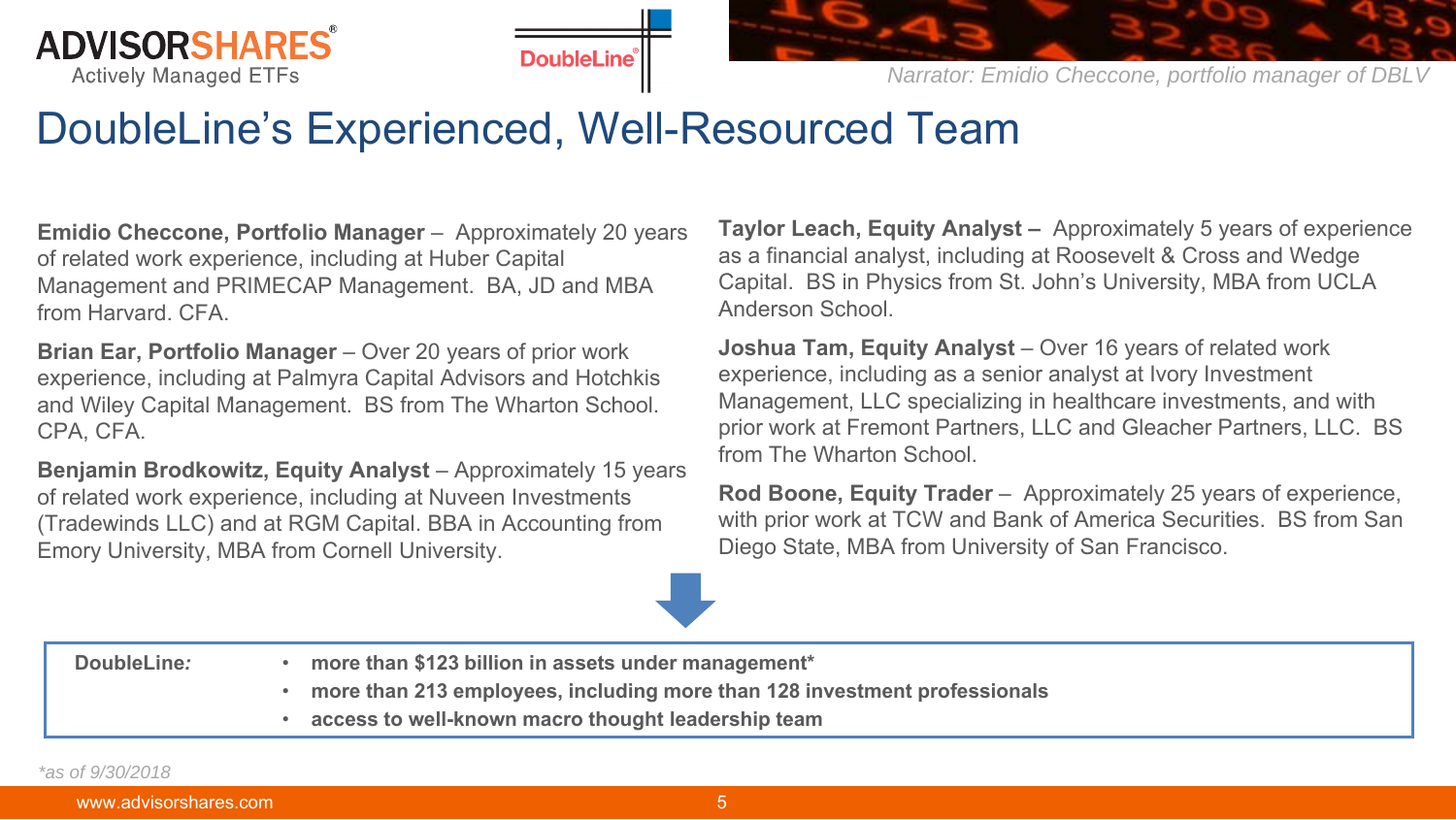



### Value-Based Investment Philosophy

Value investing is not a timely fad, but a *timeless discipline* that has yielded *attractive risk-adjusted performance* by exploiting reliable cognitive biases that create profit opportunities.

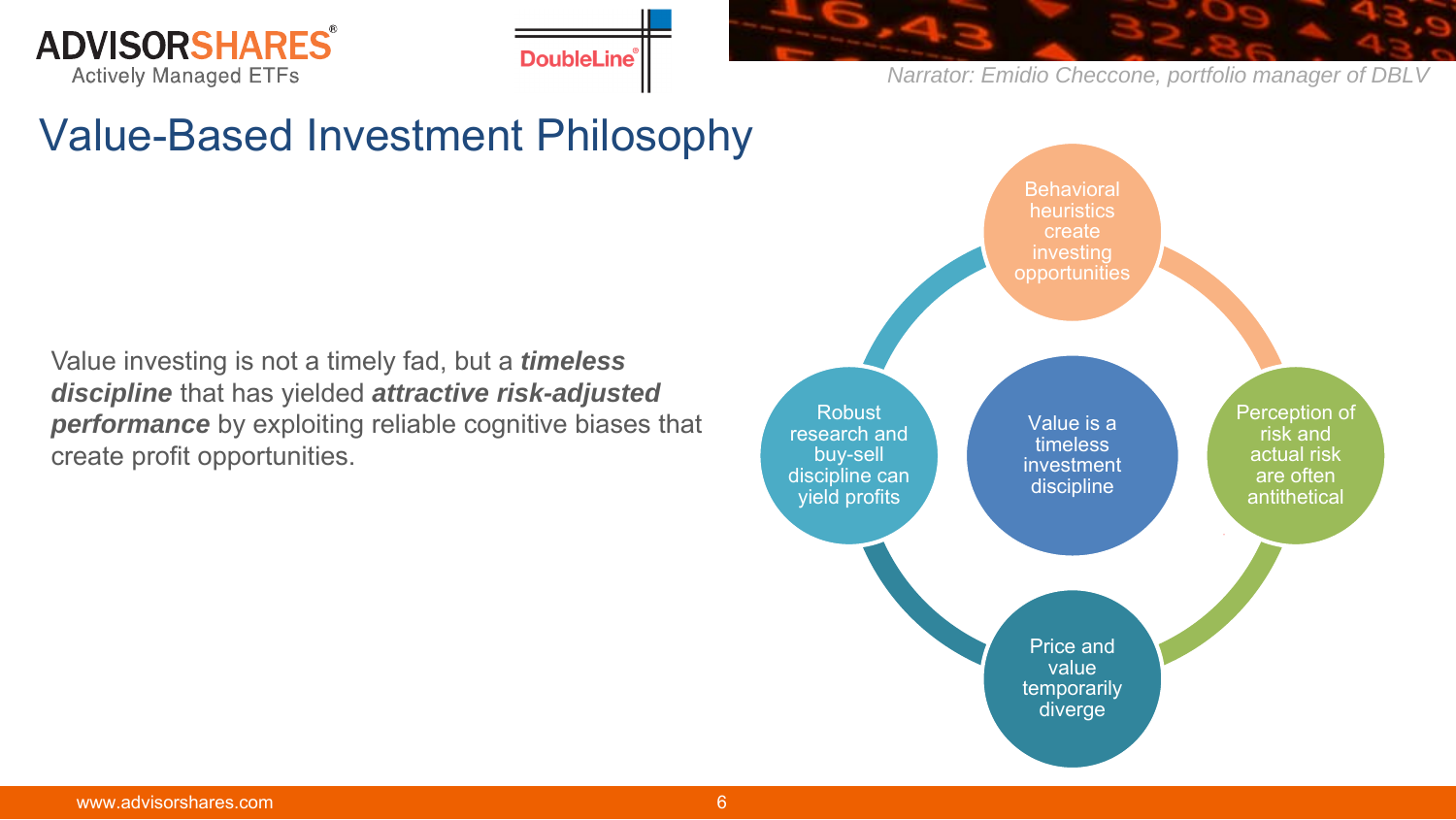





### Historical Performance of Value Investing

- •Over the last 50 years, value has outperformed growth about 54% of the time\*
- •1.5% average annual outperformance\*



*Source: Fama and French | \* on a non-rolling annual basis, as of 5/31/2021 | \*\*Shows relative performance on a 5-year rolling basis. Growth refers*  to the top half of stock universe and Value refers to the bottom half of stock universe, ranked by price-to-book. Past performance is not indicative of *future results.*

# **Value vs. Growth\*\***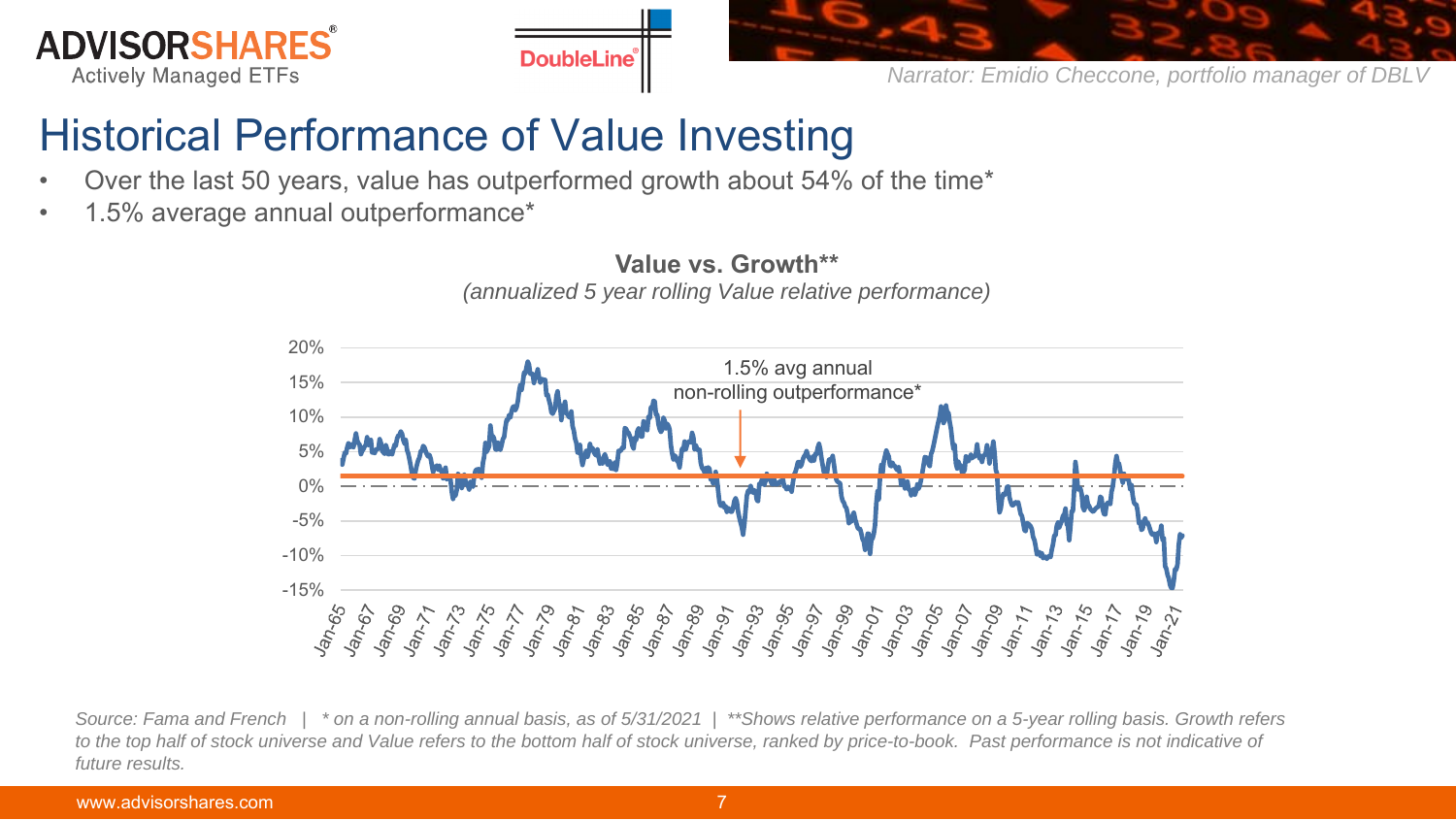





### Fundamental Value Can Leverage a Reliable Cognitive Bias

- $\bullet$  The heuristic of over-extrapolation leads to irrationally priced securities
- $\bullet$  Value investors profit from contrarian bets on anticipated mean-reversion
- • Classic value investments are typically realized over a 3-5 year period
- Value investors are often defined as buy-cheap, patient contrarians



#### Return on Equity (ROE) Reversion of S&P 500

Note: ROE Quintiles were established based on S&P 500 constituents from 1990 to 2003. Companies with negative equity were excluded. ROEs were from 1990 to 2017. Source: Factset Research and S&P Dow Jones. Past performance is not indicative of future results.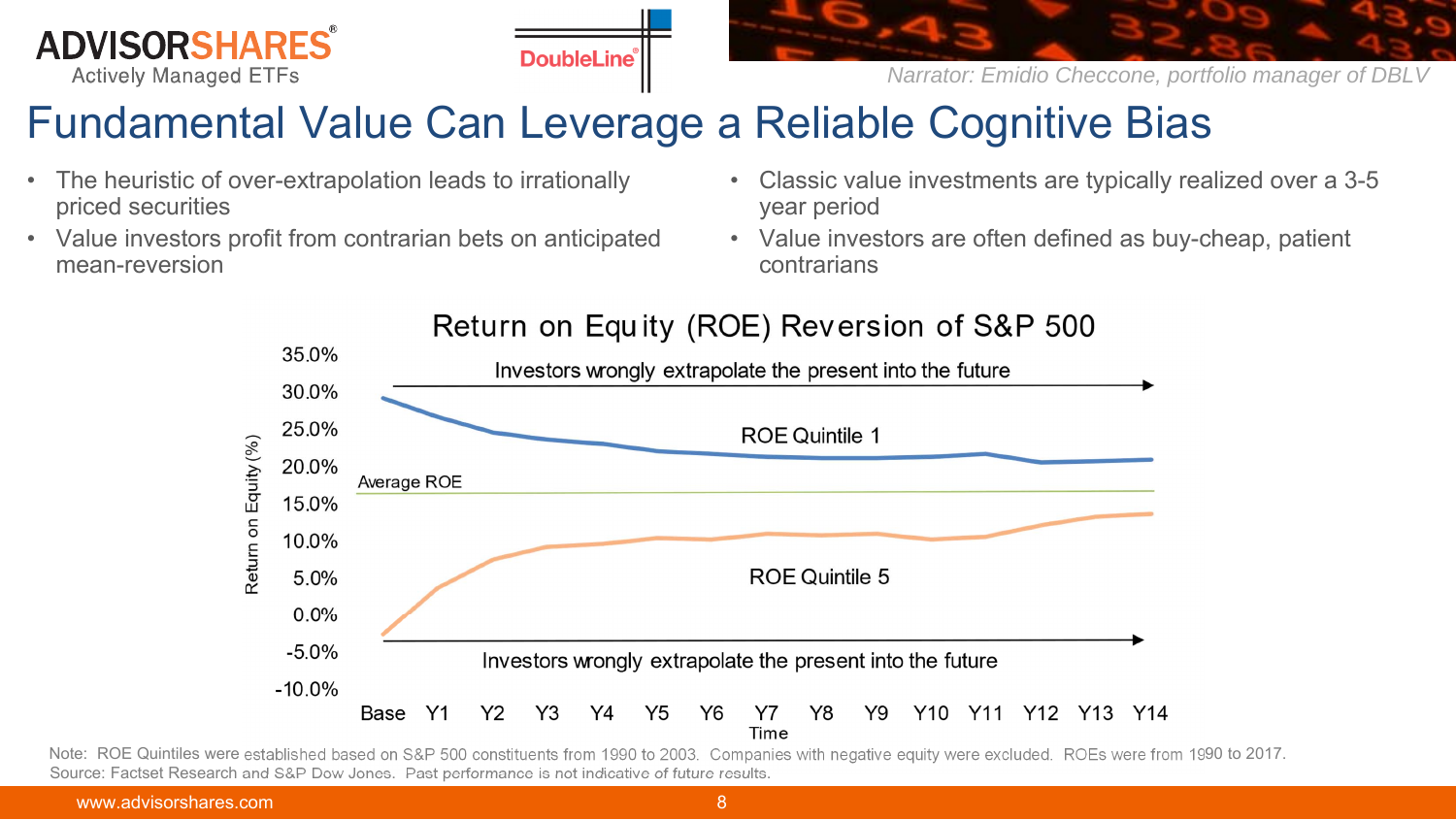





### Fundamental Value: Improving on a Classic Strategy

We do not blindly assume mean reversion, but seek to *understand the underlying fundamentals* of the businesses*.*



*Source: Factset Research; \*Companies shown are used for example purposes only. Please refer to the Holdings section on DBLV's webpage – www.advisorshares.com/fund/dblv - to view the Fund's holdings at any time.*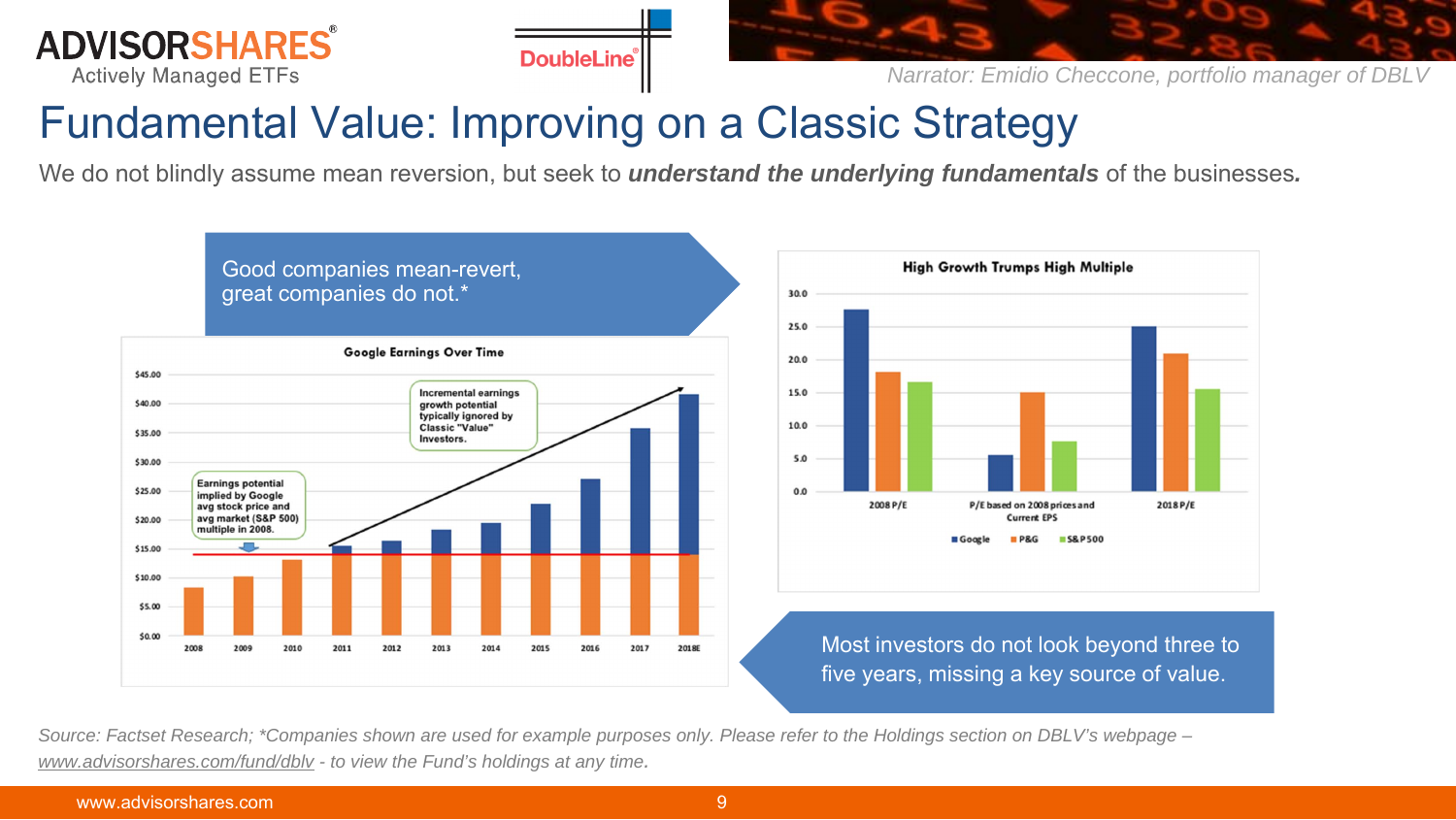



### Key Tenets of Fundamental Value

*Fundamental Value* means applying the foundational concepts of *value-based investing* in an intelligent and thoughtful way.

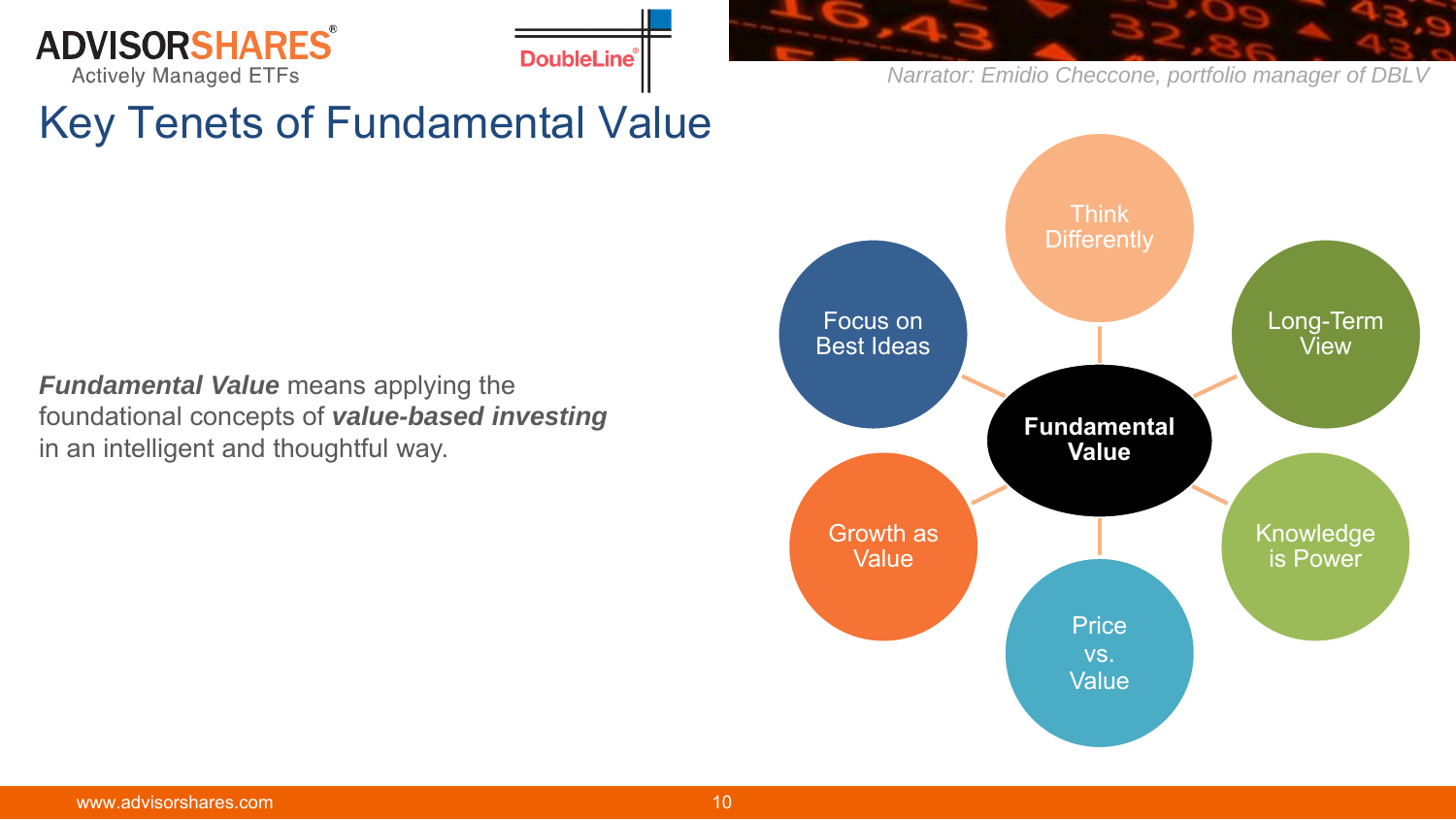





#### Investment Process Overview

The investment team believes attractive risk-adjusted returns may result from a disciplined, repeatable process when consistently applied.



- **Disciplined:** Without being dogmatic, DBLV follows a rigorous, value-based process that enables the investment team to develop and maintain a well-informed, differentiated view of its investment universe.
- **Consistent & Repeatable:** DBLV reliably applies a predictable and scalable process.
- **Unbiased & Independent:** Driven by data, DBLV is not swayed merely by stock price volatility as the investment team makes rational decisions based upon facts.
- **Patient:** The investment team recognizes that it takes time for the gap between a market misconception and underlying economic reality to narrow.
- **Risk:** The investment team constantly endeavors to mitigate risk through both the fundamental equity research and the portfolio and management processes.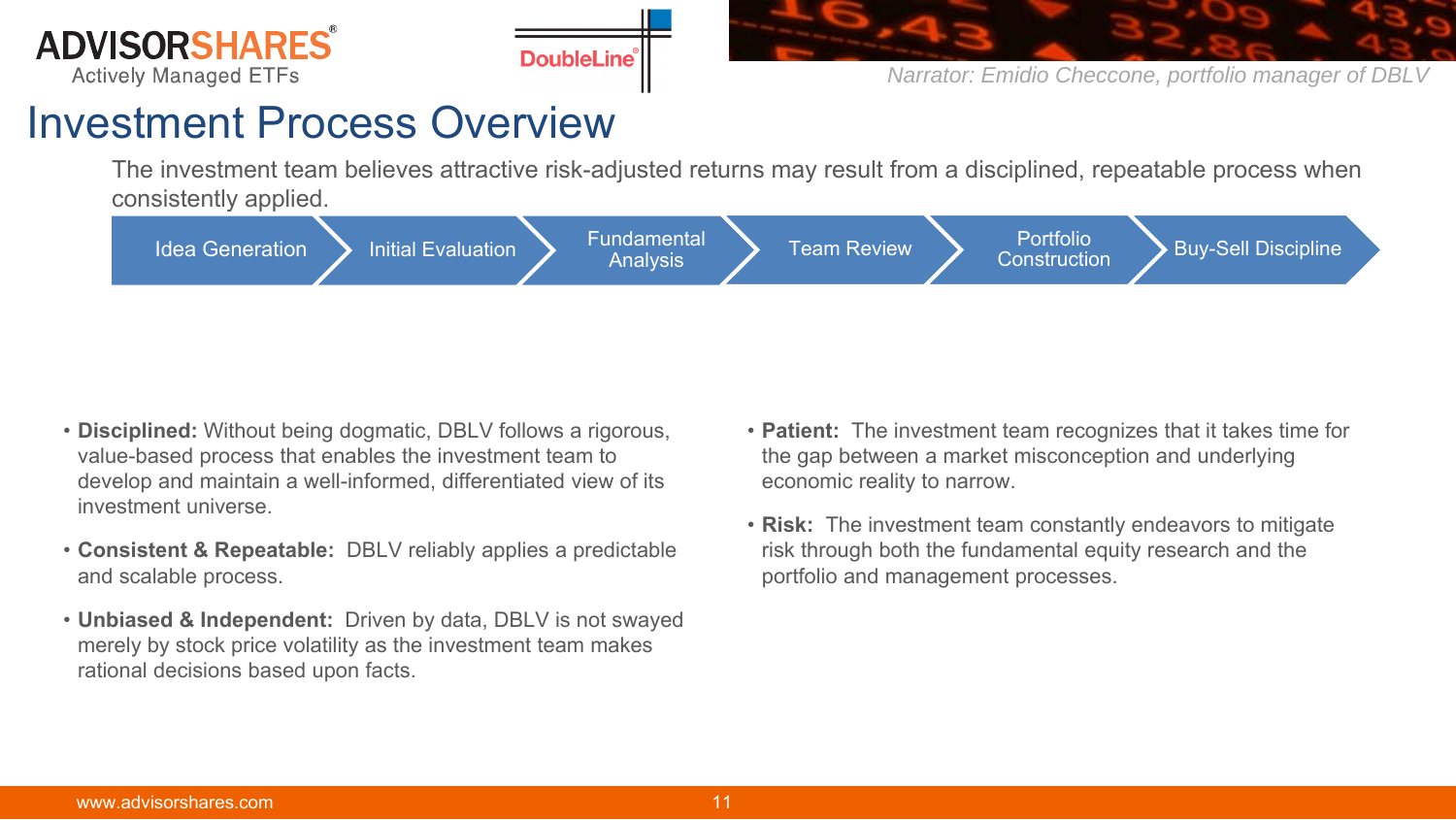





#### Investment Process: Idea Generation

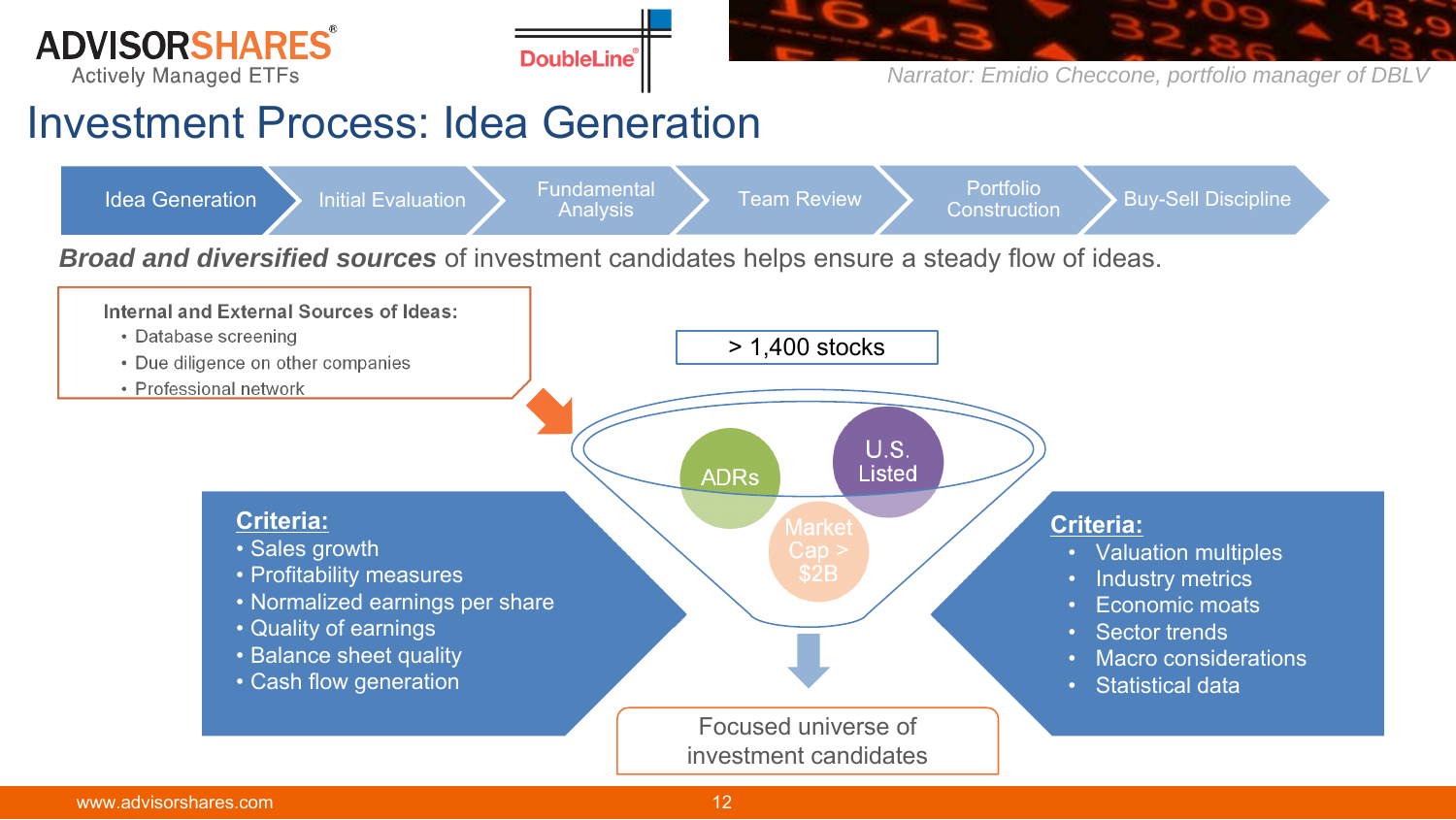





#### Investment Process: Initial Evaluation

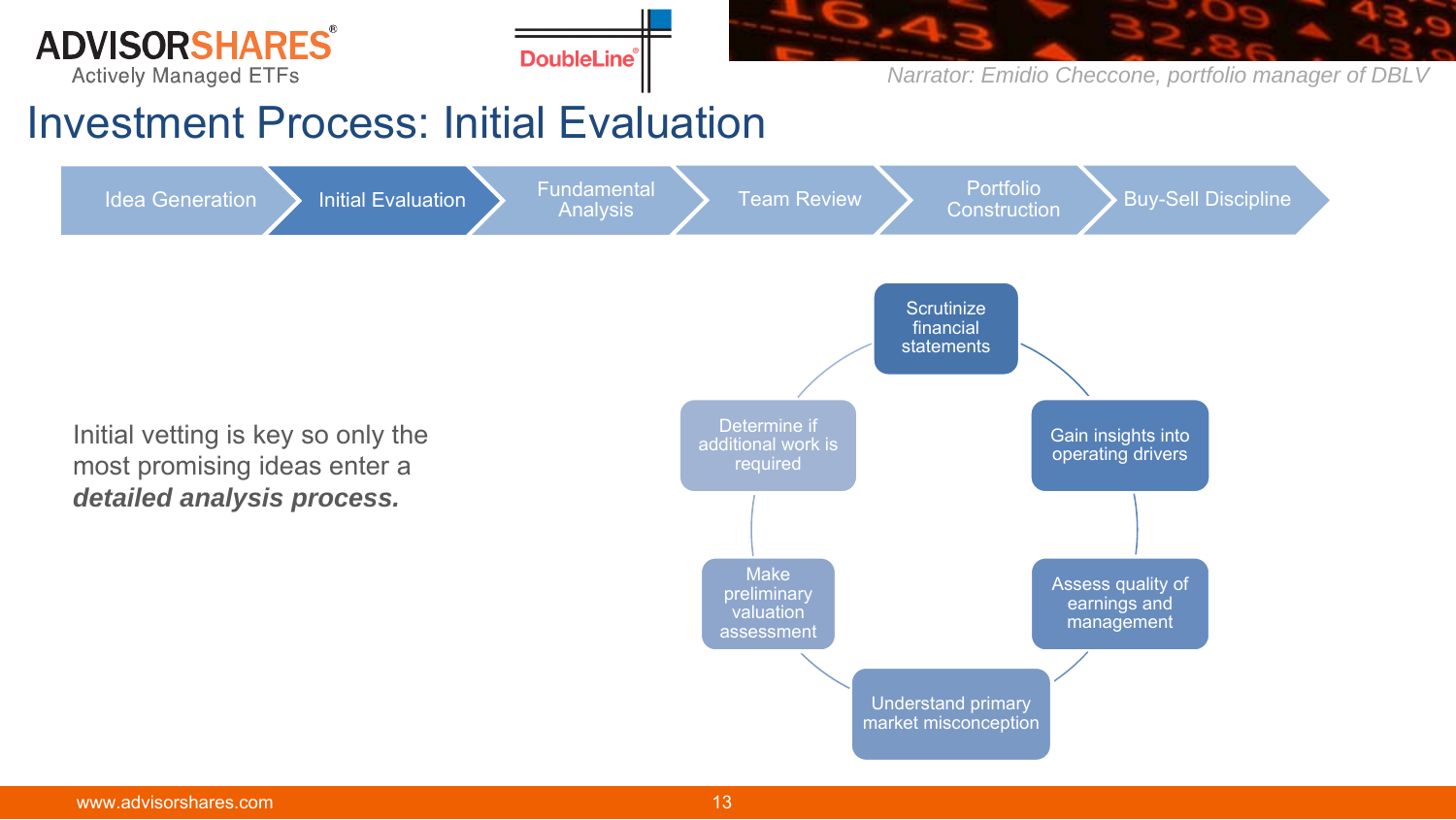





#### Investment Process: Fundamental Analysis

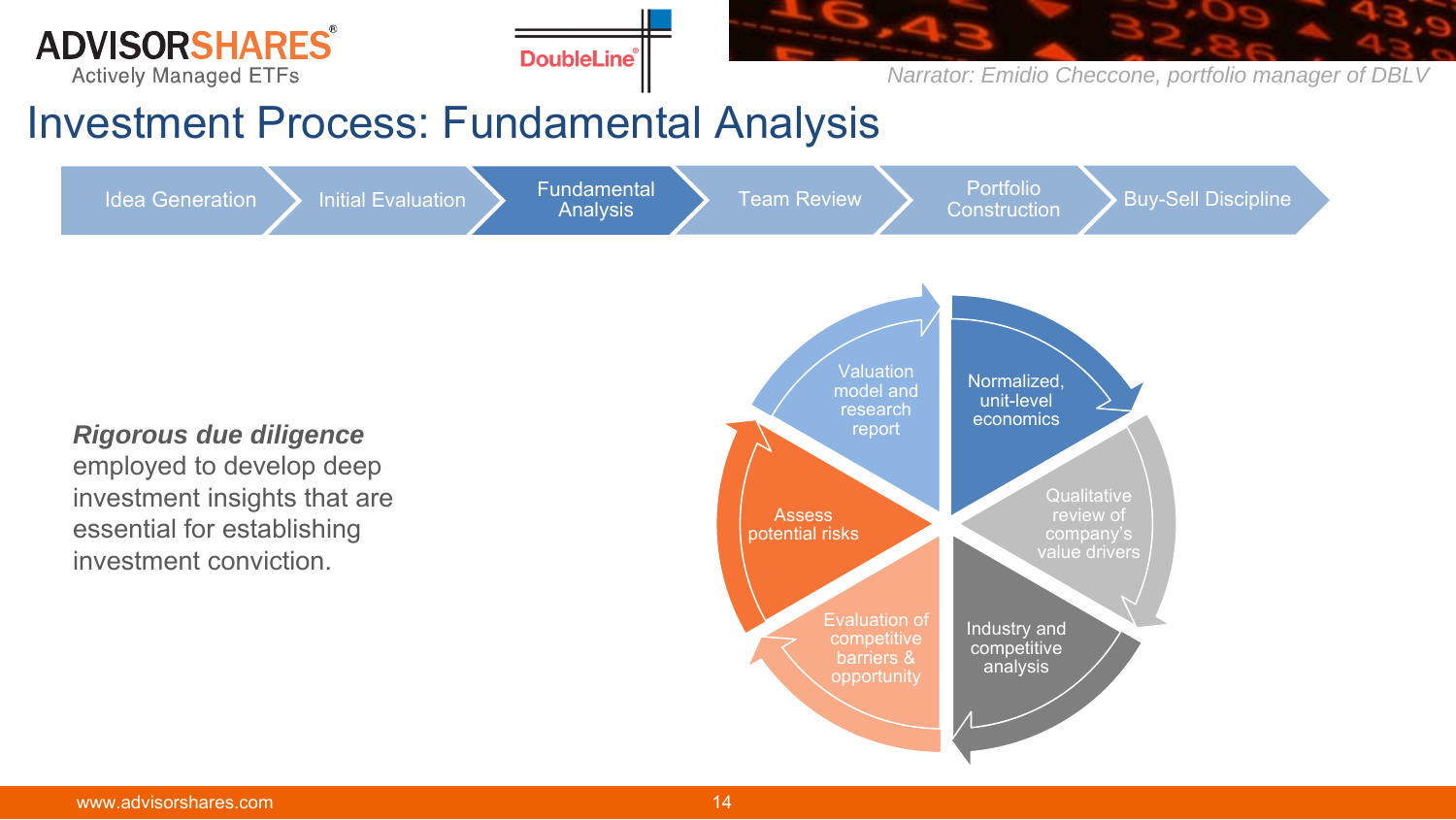





#### Investment Process: Team Review

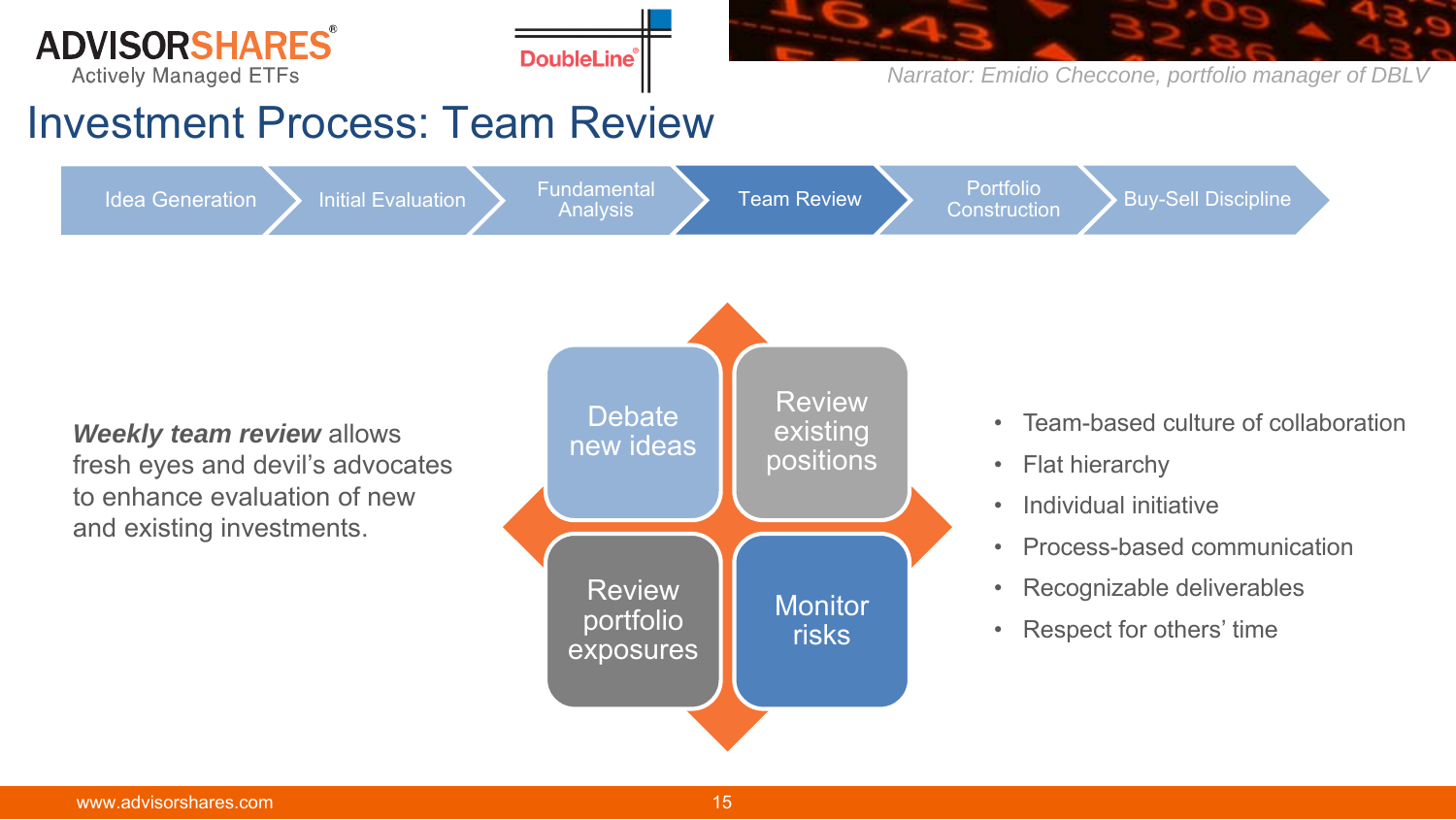





#### Investment Process: Portfolio Construction



\*Active Share is a measure of the degree to which a fund's portfolio holdings diverge from those of its benchmark. A fund whose holdings diverge greatly from those of the benchmark receives a high active share. A fund whose holdings vary little receives a low active share. \*\*Guidelines are as of the report date and are subject to change without notice.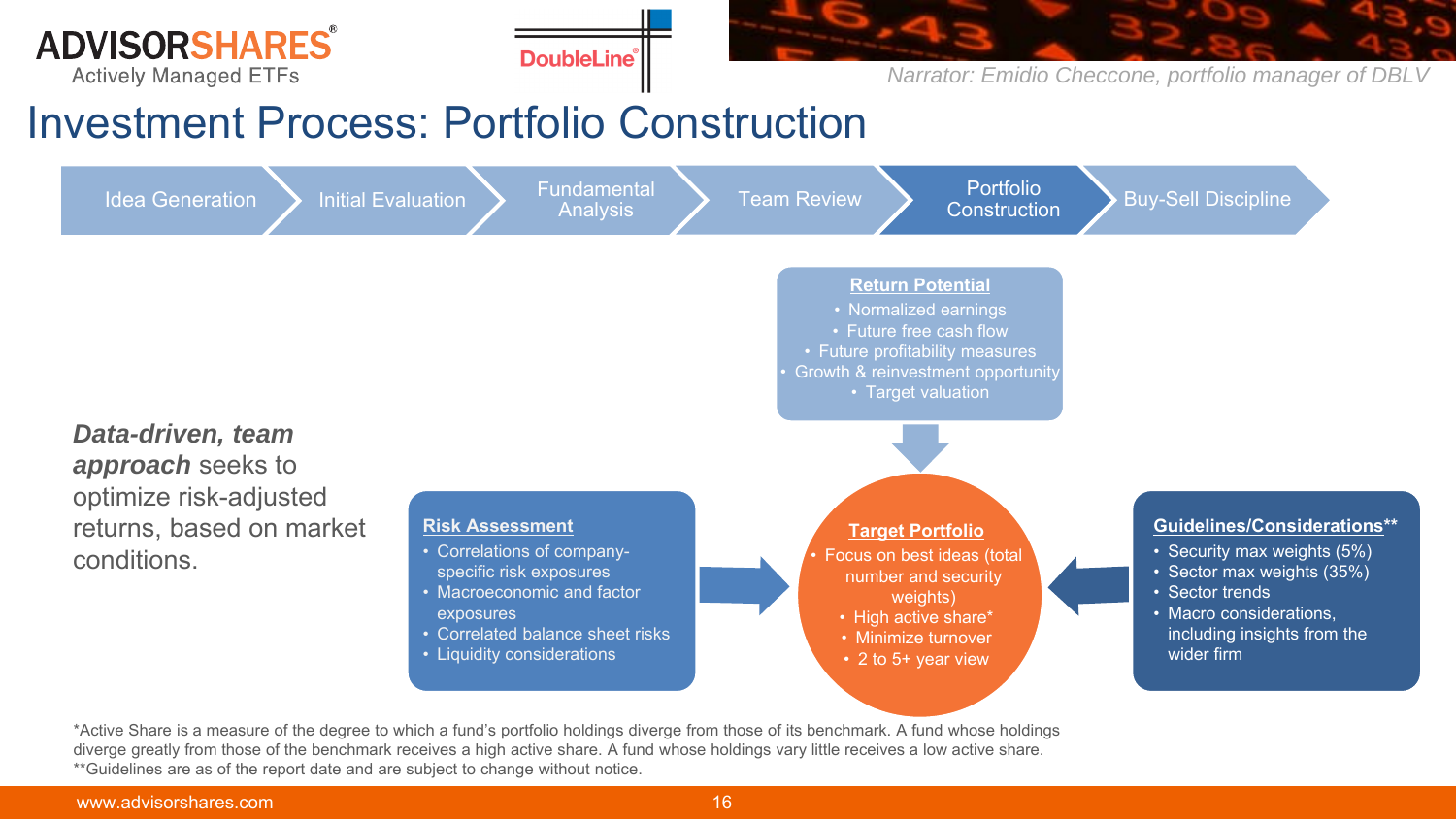





#### Investment Process: Buy-Sell Discipline

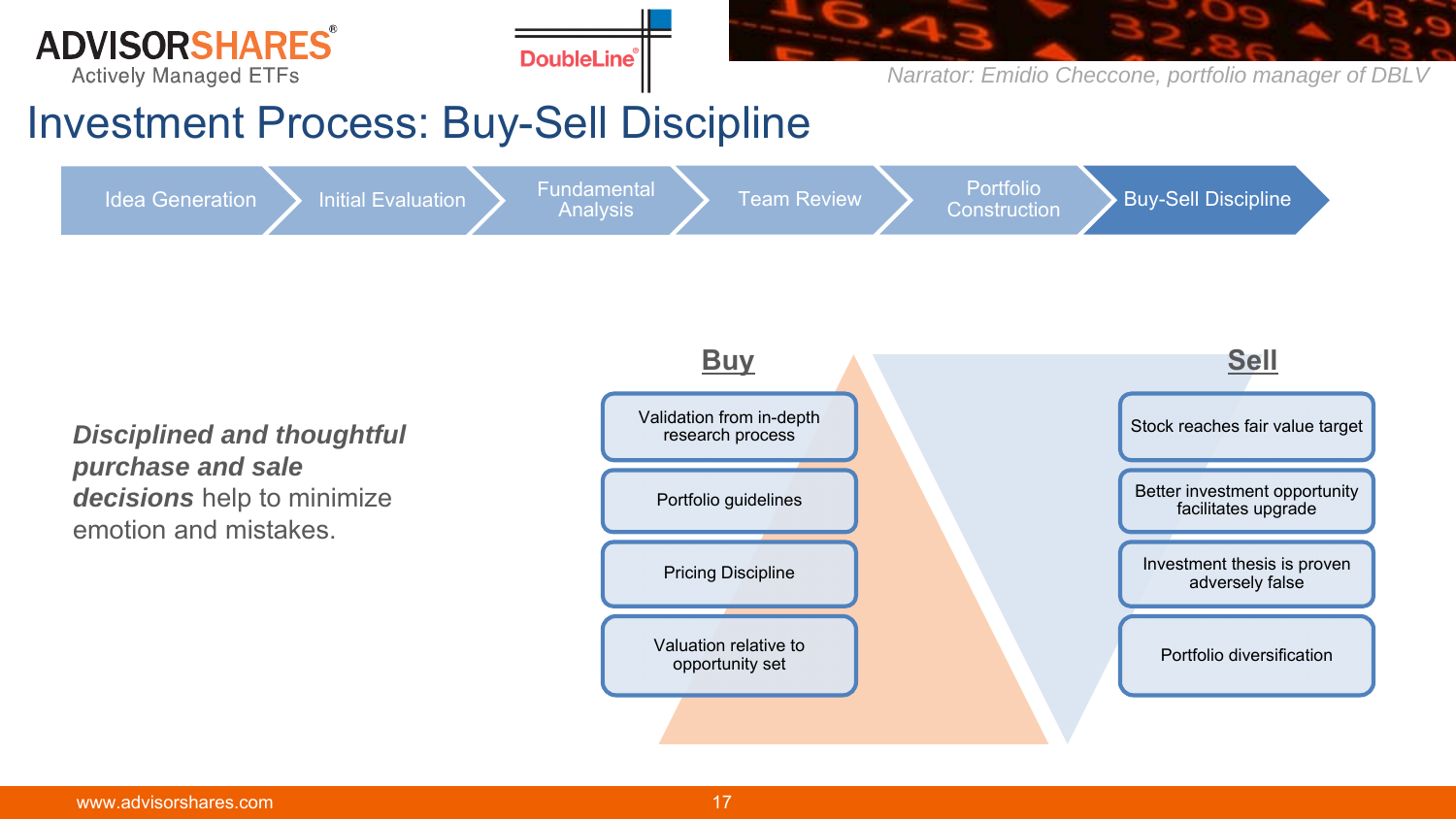





#### Investment Process: Risk Mitigation

**Balanced approach** to risk management on both stock and portfolio levels

#### **Stock Level**

Robust research effort

Purchase price discipline (i.e., margin of safety, asymmetric upside-to-downside)

Security sell discipline (e.g., failed thesis, price exceeds intrinsic value)

#### **Portfolio Level**

Focus on best ideas

Portfolio guidelines

Leverage DoubleLine expertise

Avoid excessive portfolio turnover

DoubleLine constantly endeavors to mitigate risk through various aspects of its process.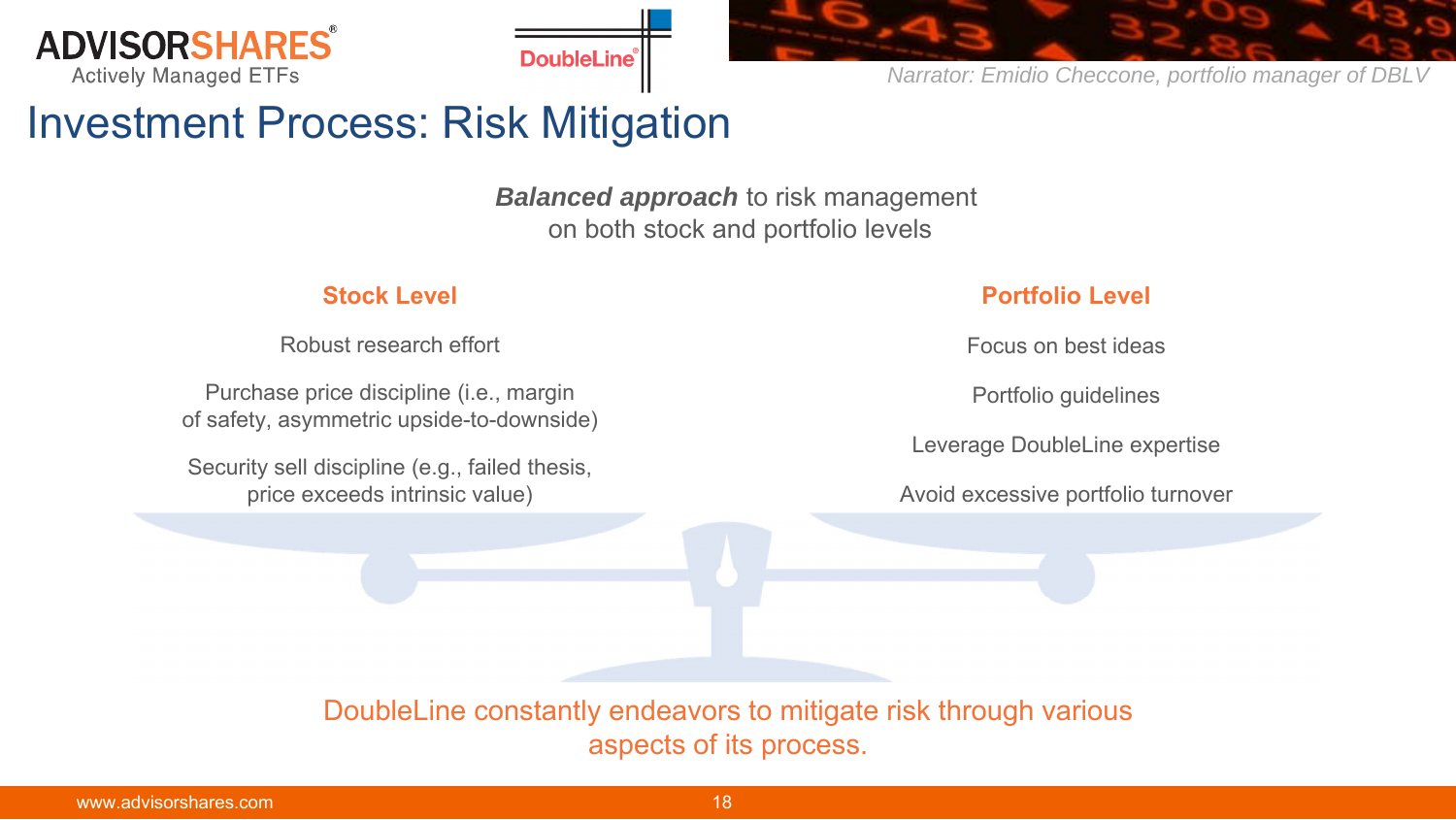





### Active Share & Characteristics

Fundamental value strategy yields high active share and more non-traditional holdings\*

|                               | Guidelines** | <b>Russell 1000</b><br><b>Value</b> |
|-------------------------------|--------------|-------------------------------------|
| <b>Number of Securities</b>   | $35 - 50$    | 829                                 |
| <b>Largest Position</b>       | $< 5\%$      | 2.59%                               |
| <b>Largest Sector</b>         | $<$ 35%      | 20.85%                              |
| <b>Top 10 Holdings Weight</b> | 25%-35%      | 17.29%                              |
| <b>Active Share</b>           | $\geq 75$    |                                     |

*As of 06/30/2021 | Source: DoubleLine*

*\*Please refer to the Holdings section on DBLV's webpage – www.advisorshares.com/fund/dblv - to view the ETF's holdings at any time. \*\*Guidelines as of the report date and are subject to change without notice.*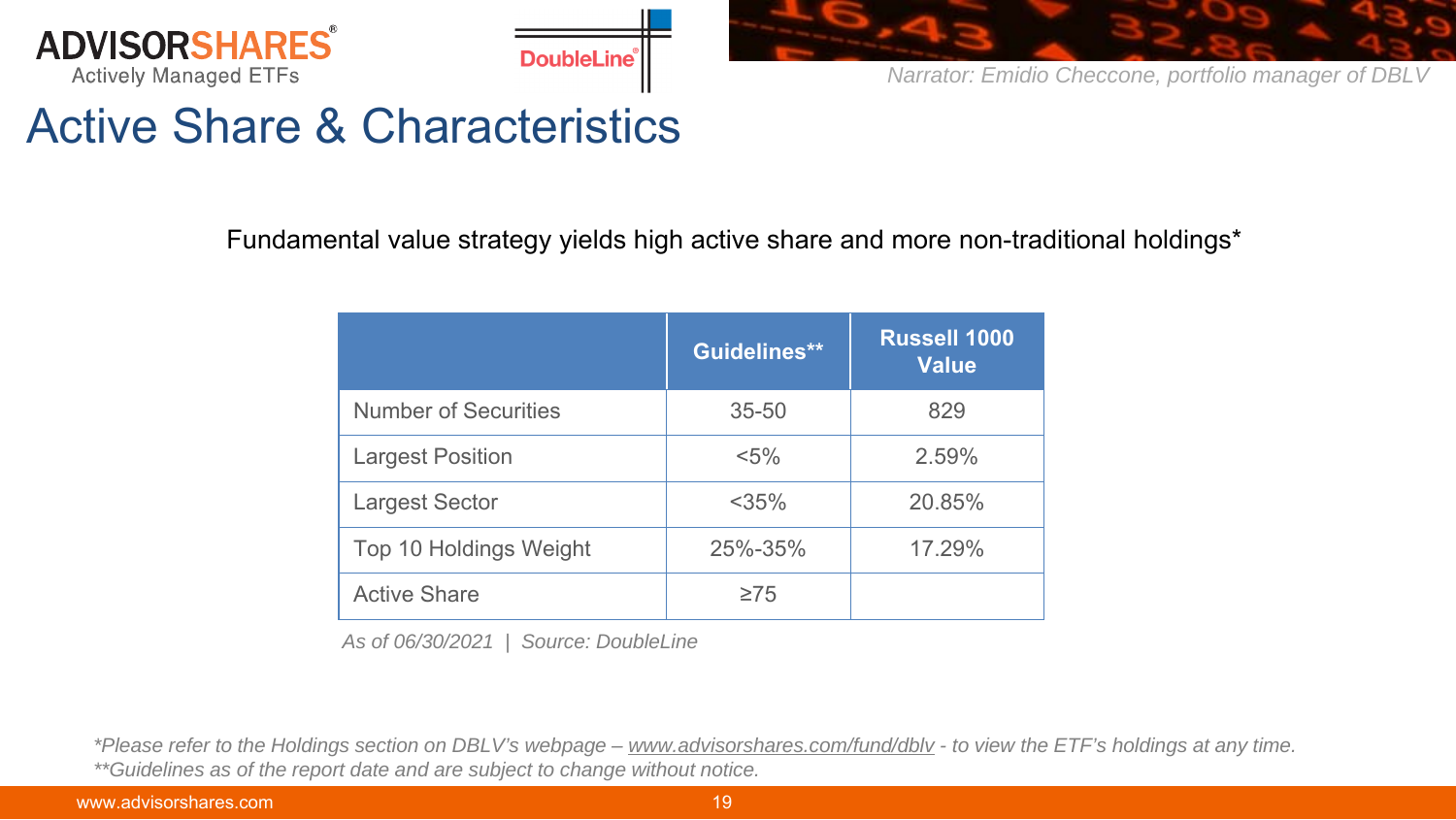

The Case for DBLV



*Narrator: Emidio Checcone, portfolio manager of DBLV* 

#### **Platform** • Combination of a motivated, nimble team operating within a large, well-resourced asset manager. **Philosophy** • Differentiated application of a time-tested, value-based investment philosophy that seeks to achieve attractive risk-adjusted returns. **Strategy** • Target investment opportunities arising from temporary disconnects between price and value, reliably caused by cognitive biases, which can be exploited with diligence, creativity and patience. • Known as "fundamental value," our differentiated strategy represents a thoughtful application of classic value investing principles. **Process** • Uncommon, robust focus on the core fundamentals of equity research and portfolio construction and management to optimize risk-adjusted returns. **Portfolio**• A differentiated portfolio reflecting our fundamental value approach, which is characterized by active share and<br>seeks to generate attractive risk-adjusted returns relative to its benchmark.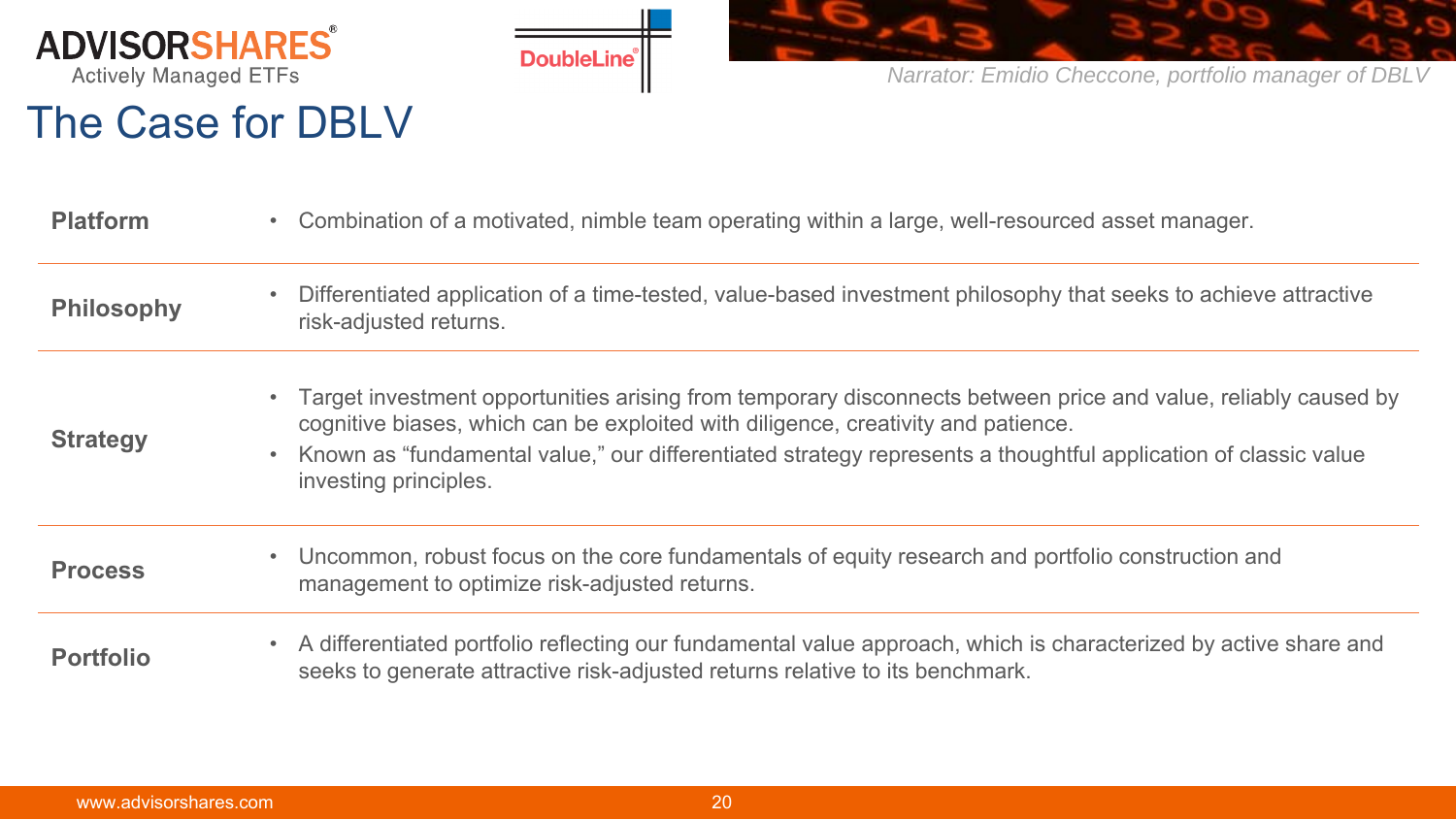

### Contact Us



*Narrator: Emidio Checcone, portfolio manager of DBLV* 

#### An **ADVISORSHARES** Investment Consultant can be reached at 1.877.843.3831 to discuss any of our actively managed ETF offerings.

We are able to assist with special order handling to ensure that you receive the best trading execution.



**Follow AdvisorShares on Twitter**

**'Like' Us on Facebook**